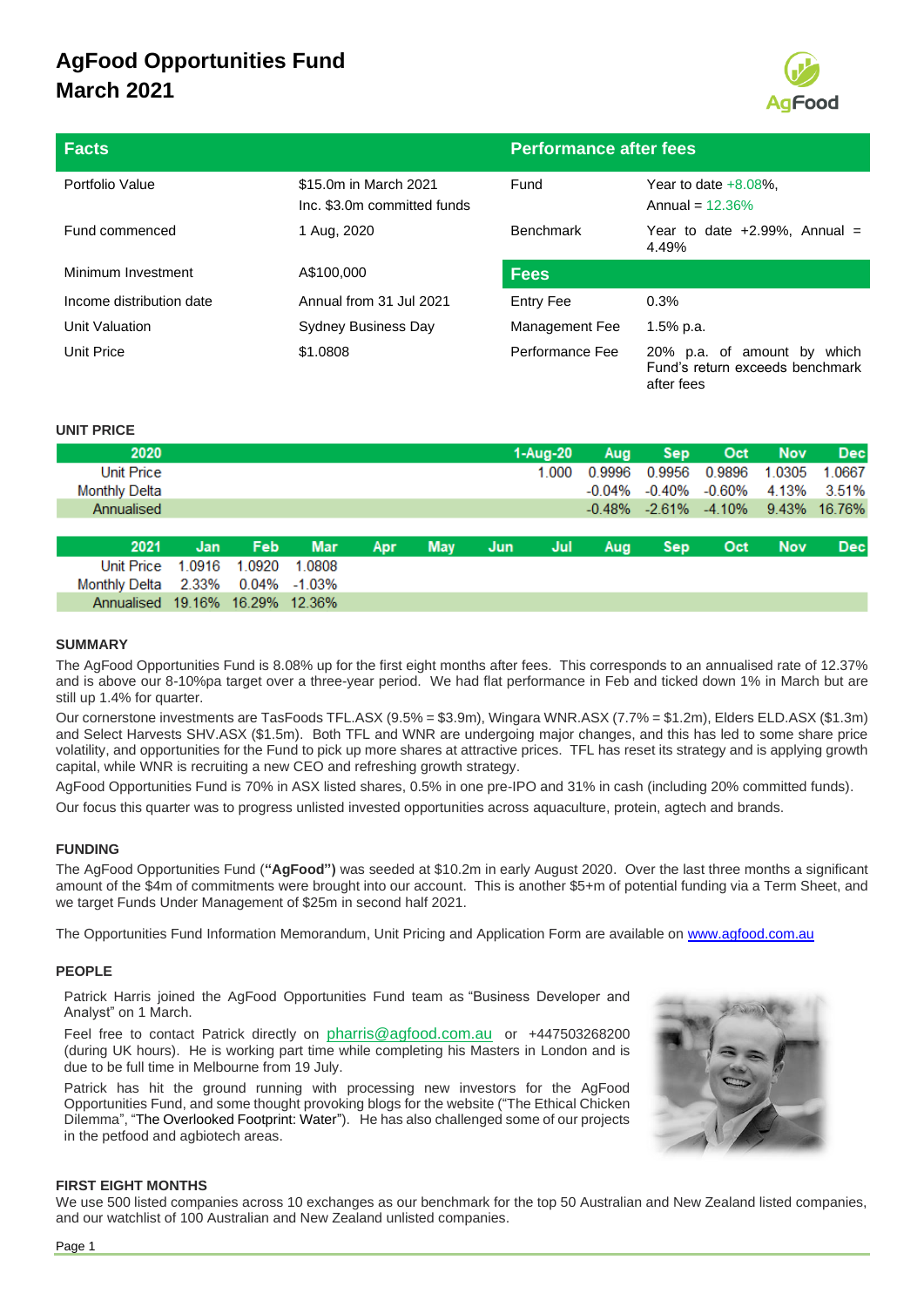

Over the last six months we have made three types of investments:

- 1. Cornerstone 9.5% of TasFoods (TFL), 7.7% of Wingara (WNR) and started a potential cornerstone in Health Plant & Protein (HPP) with 1.8%
- 2. Passive Core BUB, CAN, ELD, PBP, PTL, RIC, SHV, and Trading MMM (Marley Spoon)
- 3. Unlisted Small position in pre-IPO investment Mycolivia, a 10-year leader in therapeutic mushroom products

Our outperforming stocks in the portfolio are: TasFoods (TFL), Health Plant & Protein (HPP), Ridley (RIC), Select Harvests (SHV) and Elders (ELD). Our underperformers are Bubs Australia (BUB) and Wingara (*WNR).*

We have ramped up contact with BUB, WNR, HPP, MMM and peers, and have plans to be active with share trading over the next quarter.

In February 2021 we had a first site trip and saw TasFoods' Betta Milk and Nichols Chicken facilities on North Coast and saw TasFoods head office in Launceston – thank you to Jane Bennett and her team.

We also took the opportunity to visit Yumbah's Bicheno abalone aquaculture farm and Tasmanian Alkaloids. Both of these groups have significant growth opportunities from their Tasmanian base.

#### **TASMANIAN SITE TRIP – February 2021**

#### **TasFoods – Nichols Chicken Site – Jane Bennett (MD) TasFoods – Betta Milk Control Room**



**Yumbah – Bicheno General Manager – Shaun Slevec Yumbah – Bicheno water intake and coast**







#### **NEXT STEPS**

We will stay with a 70/20/10 Listed/Unlisted/Cash split until our next Board Meeting on 21 April 2021,

We expect to make at least one significant unlisted investment over the next quarter.

There are a number of agtech and agdata platform companies, and several vertically integrated protein and pharmaceutical supply chains under evaluation. See our summary table below.

We still believe there is better value in a few ASX listed companies vs high expectations of valuation and/or the long time period to commercial sales for several unlisted companies. So, there are a few listed companies which may be added to our cornerstone investments.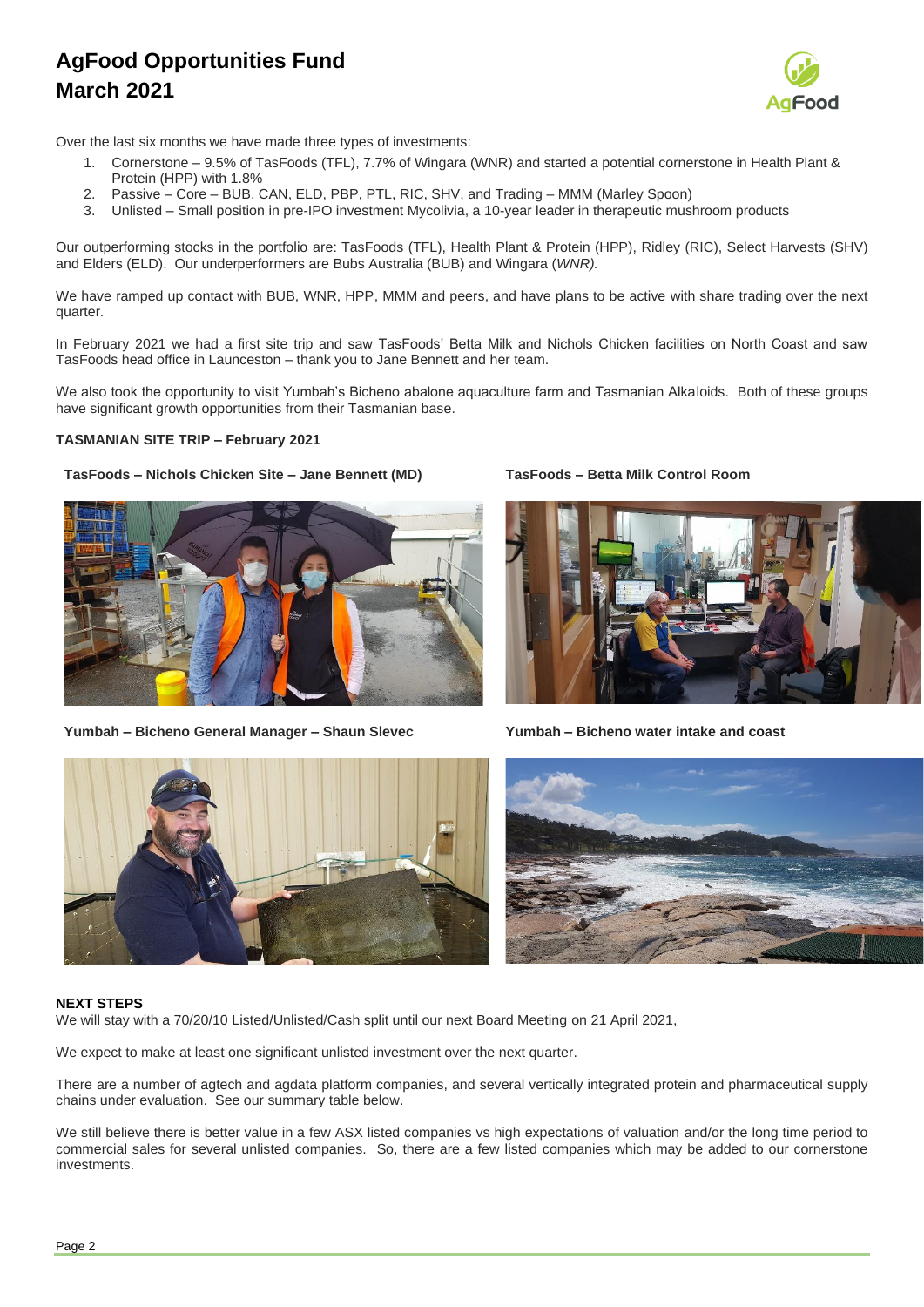

### **NEXT UPDATES**

**"Face to Face" AgFood Conference – Melbourne – 27/28 July 2021. Bega Cheese (BGA.ASX)** Barry Irvin (Exec Chairman)

**Bubs Australia (BUB.ASX)** Kristy Carr (MD) **Elders (ELD.ASX)** Mark Allison (MD) **Marley Spoon (MMM.ASX) Nufarm (NUF.ASX)** Brett Sutherland (GM – Asia Pacific) **Ridley Corporation (RIC.ASX)** Quinton Hildebrand (MD) **Select Harvests (SHV.ASX)** Paul Thompson (MD) *Emerging:* **Biogene (BGT.ASX)** Richard Jagger (MD) **Cann Group (CAN.ASX)** Peter Crock (MD) **Health Plant & Protein** Dennis Lin (Exec Chairman) **TasFoods (TFL.ASX)** Jane Bennett (MD) **Wingara (WNR.ASX)** David Christie (Chairman) *Unlisted:*  **Mycolivia** Paul Benhaim (Chairman) **SunPork** Robert van Barneveld (MD) **Yumbah Aquaculture** Anthony Hall (Director)

Please register your interest via [info@agfood.com.au](mailto:info@agfood.com.au), and we will keep you in the loop.

### **UNLISTED COMPANIES UNDER CONSIDERATION**

| <b>Company Name</b>    | <b>Sector</b>                           | <b>Website</b> | <b>State</b>  |
|------------------------|-----------------------------------------|----------------|---------------|
| <b>Cash Generating</b> |                                         |                |               |
| Yumbah Aquaculture     | Aquaculture – abalone, oysters, mussels | yumbah         | Vic, SA & Tas |
| AAA                    | Free range eggs                         |                | Australia     |
| <b>BBB</b>             | AgTech Platforms                        |                | Australia     |
| CCC, DDD, EEE, FFF     | 4 x Grower/Processor/Brand              |                | Australia     |
| GGG, HHH               | 2 x Pharmaceutical Producers            |                | Australia     |
| $\mathbf{III}$         | AgData Platform                         |                | Australia     |
| JJJ                    | Restaurant chain                        |                | Australia     |

| <b>Company Name</b>  | <b>Sector</b>                                | <b>Website</b> | <b>State</b>        |
|----------------------|----------------------------------------------|----------------|---------------------|
| <b>Pre-Cash Flow</b> |                                              |                |                     |
| Mycolivia            | Mushroom food and therapeutics               | mycolivia      | Israel<br>Australia |
| <b>KKK</b>           | Data collection & management for seafood     |                | Australia           |
| ШL                   | Insect protein manufacture from waste        |                | Australia           |
| MMM                  | Carbon sequestration services and technology |                | Australia           |